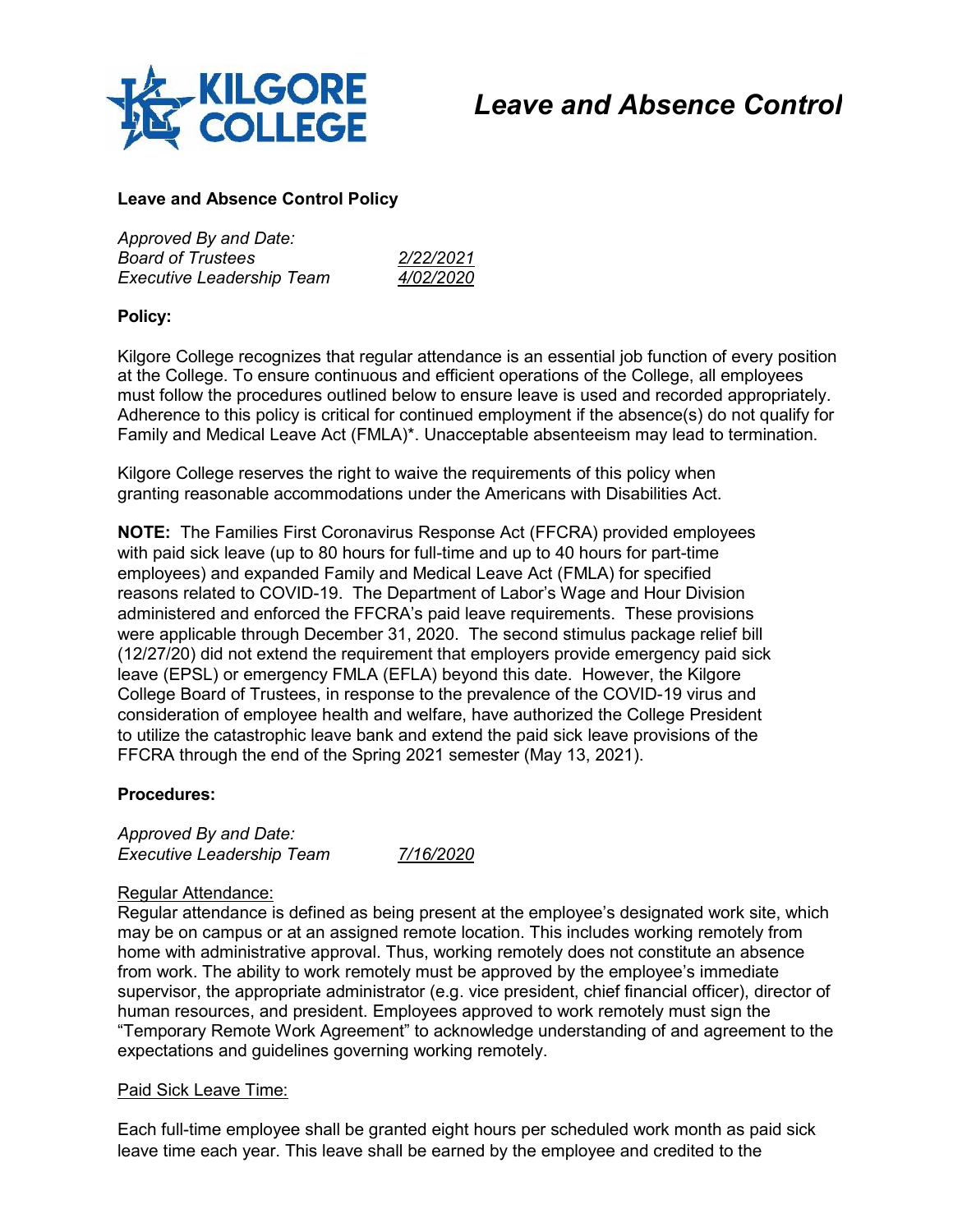employee's time off accrual account on a monthly basis. Sick leave may accumulate to a maximum of 720 hours. Sick leave time is an employee benefit, not an entitlement. Employees have no property right to accrued sick leave time should the employment relationship cease and will not be paid for same. However, employees who retire with at least 10 consecutive years of full-time service with the College are provided a payout equal to one half of accumulated sick leave or one month's salary, whichever is greater. Sick leave time for an FMLA qualifying event will run concurrently with the FMLA leave. Paid leave shall be used first.

## Use and Recording of Sick Leave:

Sick leave time may be used for personal illness, illness of immediate family, and bereavement for death of immediate family. Employees who are unable to report to work due to sickness or injury shall notify their supervisor at least one hour prior to the start of their workday unless it is impossible due to the particular circumstance. If additional days are missed, the same reporting requirements apply.

Sixteen hours of sick leave for nine-month employees and 24 hours for all other employees may be used for personal business providing that the employee secures advance approval of his or her immediate supervisor. Sick leave time may also be used for first-year care following the birth or adoption of an employee's son or daughter or the placement of a child with the employee for foster care. Faculty shall be charged sick leave time as used even if a substitute is not employed. Sick leave time shall not be approved for more workdays than have been accumulated in prior years plus those already earned during the current year. Sick leave time shall be recorded in five minute increments. Faculty members should record eight hours of sick leave if they miss an entire work day, regardless of how much time is on their actual schedule for that day. If faculty members do not miss an entire day of work, they may record the actual time missed per their current term/semester schedule. Any other leave granted or days of absence above the available sick leave accumulated shall result in a deduction of the daily rate of pay for each day of absence, unless otherwise provided.

## Medical Certification:

A written certification from a health care provider for an employee's absence of three or more calendar days from work due to physical or mental illness or medical procedure or illness of an immediate family member is required in all circumstances. This medical certification shall state the reason for the absence and/or the employee's fitness to return to work. However, upon request, an employee shall provide a medical certification for any absence where sick leave is claimed, signed by the employee's health care provider, which verifies the reason for absence and/or the employee's fitness to return to work. Medical certification shall be made by a health care provider as defined by the Family and Medical Leave Act. Failure to provide an acceptable medical certification will be grounds for discipline, including termination. Employees required to provide a medical certification herein who do not present same certification will be subject to leave without pay for days previously missed as well as days missed until a required fitness to return to work certification is provided. The employee may also be subject to discipline, up to and including termination, for violating absence control policies.

# Catastrophic Sick Leave Pool:

The Kilgore College Catastrophic Sick Leave Pool is funded "by employees for employees" and is administered by the Office of Human Resources according to this policy and the guidelines relevant to the pool. In the event of any conflict, this policy prevails. The sick leave pool exists and continues through the generosity and deposits of full-time Kilgore College employees. The pool is a secondary source of paid sick leave available to qualified full-time employees who have exhausted all other paid leave (i.e. vacation, sick, etc.). The leave can be taken concurrently with FMLA, if all or part of FLMA leave is unpaid. However, the employee cannot utilize the pool in addition to FMLA leave in the same twelve-month period. An application form to request use of the sick leave pool is available from the Office of Human Resources and must be submitted within five business days of the date that all other paid leave is exhausted, or it is waived, unless employee is physically unable to request same, in which case exceptions may be considered. The application is subject to approval by the executive leadership of the College, and is not automatically granted.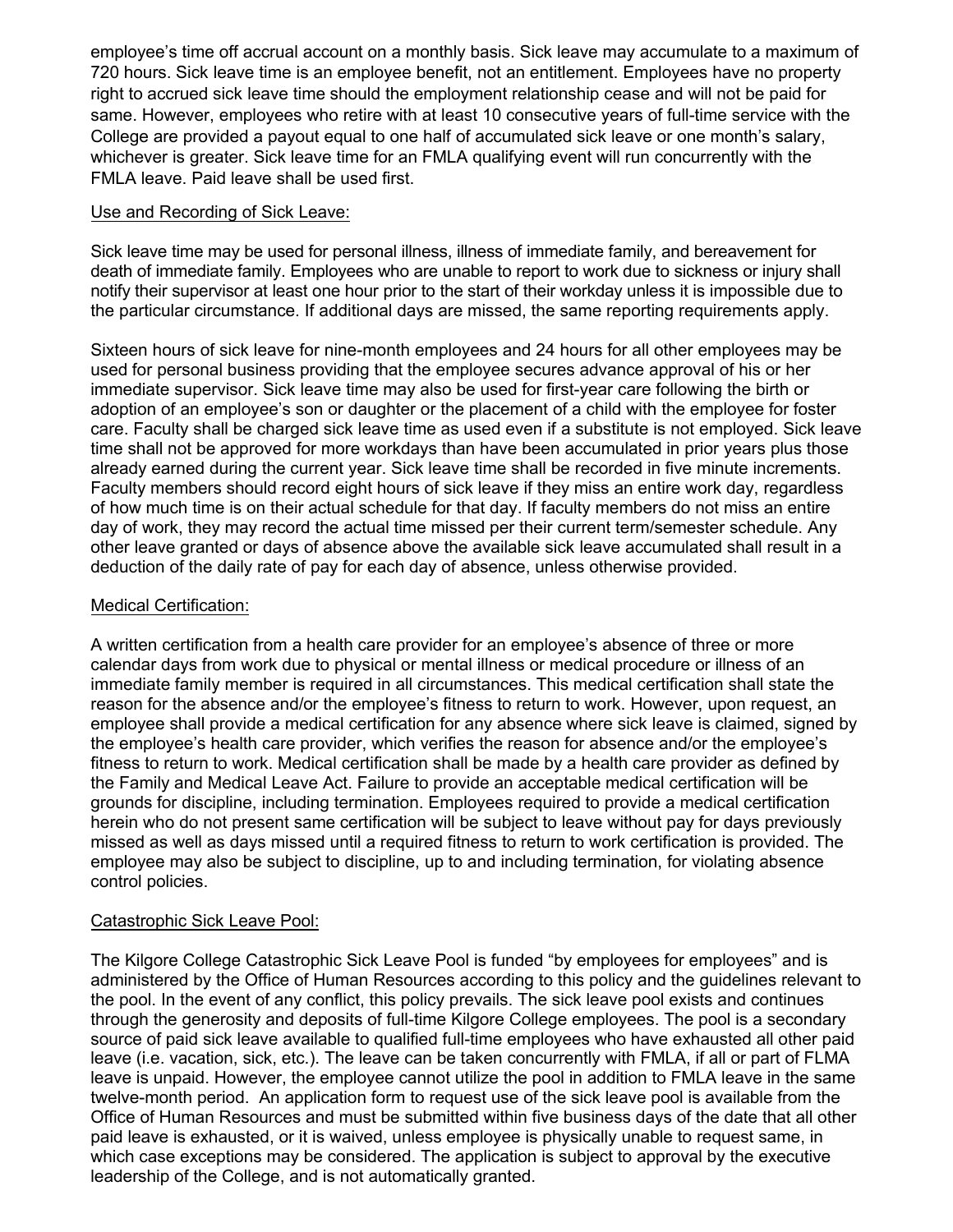Qualifying rules pertaining to the pool include:

- a. The employee must be employed full-time for twelve consecutive months prior to application to the pool; and
- b. The employee must be in good standing with the College (no documented disciplinary or attendance issue, including but not limited to a Performance Improvement Plan (PIP), Memorandum of Counseling (MOC), or similar write up); and
- c. The employee or a qualified family member (as defined by the College's guidelines on the pool) must have a "catastrophic" condition or combination of conditions that affect their mental and/or physical health. Catastrophic is generally defined as a condition that is severe, long-term, renders the individual unable to work, and would qualify the individual for disability insurance; and
- d. The condition must be treated by a licensed practitioner for a prolonged period of time (20 calendar days or more); and
- e. The employee must exhaust all other paid leave from the College; and
- f. The leave can be used for a maximum of thirty days or twelve days if a family member; and
- g. The employee is not receiving disability benefits from the group insurance program; and
- h. The leave is not requested for an injury or illness related to a workers' compensation claim; and
- i. The employee must not have used any days from the sick leave pool within the twelve-month period prior to the date of application.

Any or all of the above qualifying rules may be waived at the discretion of the College president in situations of local disaster declarations or public health emergencies. The College may request medical documentation to substantiate the "catastrophic" condition and same must be provided immediately or the application may be denied. This documentation must include sufficient information regarding the condition to enable the College to determine eligibility.

## Jury Duty:

An employee shall be granted leave with pay and without loss of accumulated leave for jury duty. The employee shall be required to present documentation of the service and shall retain any compensation for this service.

#### Other Court Appearances:

Absences for court appearances related to an employee's personal business shall be deducted from the employee's personal business leave or vacation or shall be taken by the employee as leave without pay.

#### Workers' Compensation:

Kilgore College has workers' compensation insurance coverage to protect employees in the event of a workrelated injury or illness. Leave related to a workers' compensation claim shall be governed by the College's Workers' Compensation Policy.

#### Wellness Release Time:

Kilgore College values the health and wellness of its employees. To support this value, full-time staff will be able to utilize up to 30 minutes of work time per workday or the equal of 2.5 hours per work week for physical fitness activities. Use of this release time is based upon the following expectations:

a. Staff must work with their supervisor and possibly other members of their unit to develop a mutually agreeable schedule for utilizing this time. Please note, supervisors are ultimately responsible for ensuring offices/areas are adequately staffed; therefore, they will have final approval of a workable schedule. Staff are not entitled to a specific day-to-day schedule for using this time nor are they entitled to a permanent schedule once an agreement is reached. Vacations, illnesses, and special events (registration, etc.) may necessitate a supervisor changing schedules, as needed.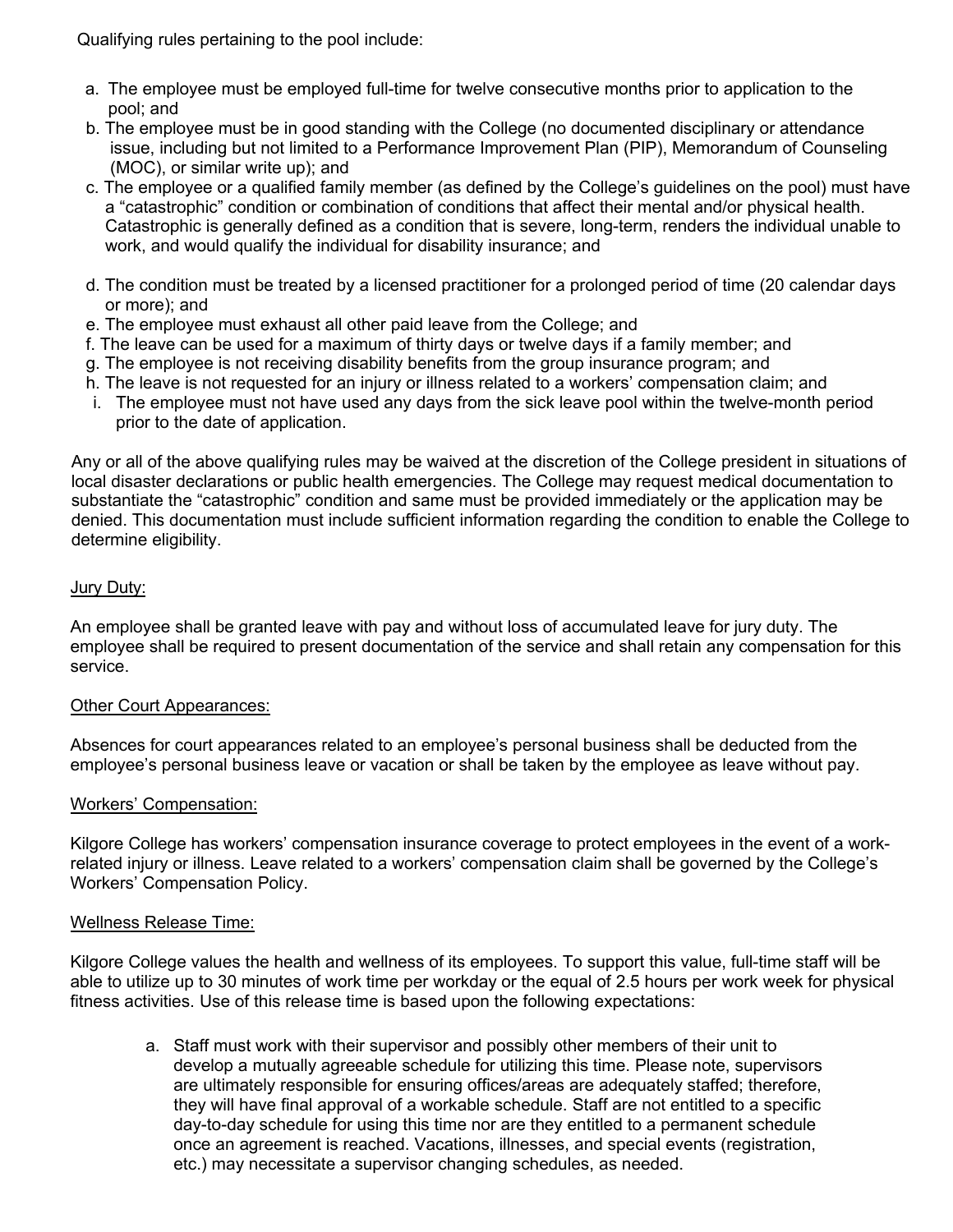- b. Staff utilizing the College's electronic time and attendance system will input 30 minutes of College Business time each day they use this benefit rather than being "on the clock" for this time.
- c. All staff will utilize the services of the Kilgore College Parks Fitness Center and/or a facility of their choosing as long as documentation of attendance can be provided upon request.
- d. As a reminder, this benefit is a privilege and not an entitlement. Kilgore College and/or individual supervisors may alter, rescind, or otherwise modify established schedules that incorporate time for physical fitness activities at any time in order to meet the needs of the institution and College constituents. Staff must be in good standing with the College to utilize this benefit.
- e. Staff may not take more than 30 minutes of wellness release time per workday and may not combine release time over multiple days to take in excess of 30 minutes of release time.

## Religious Holy Days:

The College shall reasonably accommodate an employee's request to be absent from duty in order to participate in religious observances and practices, so long as it does not interfere with College business and reasonable advance notice is provided. Such absence shall be without pay unless applicable paid leave is available.

The College does not discriminate against or penalize in any way a faculty member who is absent from work for the observance of a religious holy day and gives proper notice of that absence. The faculty member must notify his/her department chair in writing at the beginning of the semester of the desire to take off to observe holy days. This notification must include a list of specific days absent, as well as a plan for a substitute or class cancellation, and how students will be notified in advance. The absence must be approved by the department chair and dean.

A "religious holy day" shall be defined as a holy day observed by a religion whose places of worship are exempt from property taxation under Tax Code 11.20.

#### Holidays:

Recognized holidays\* shall be as follows:

- a. Labor Day
- b. Thanksgiving
- c. Christmas Break
- d. Martin Luther King Day
- e. Spring Break
- f. Good Friday
- g. Memorial Day
- h. Independence Day

The majority of full-time Kilgore College employees shall observe the above listed holidays in conjunction with the official College calendar published in the College catalog.

Holidays are a benefit, not an entitlement.

\*Certain departments on campus such as the police department and the Fitness Center and others may observe different holiday schedules due to the nature of their jobs. Regardless of the scheduling methodology, all full-time employees of the College will receive an equivalent number of holiday days.

#### Vacation: